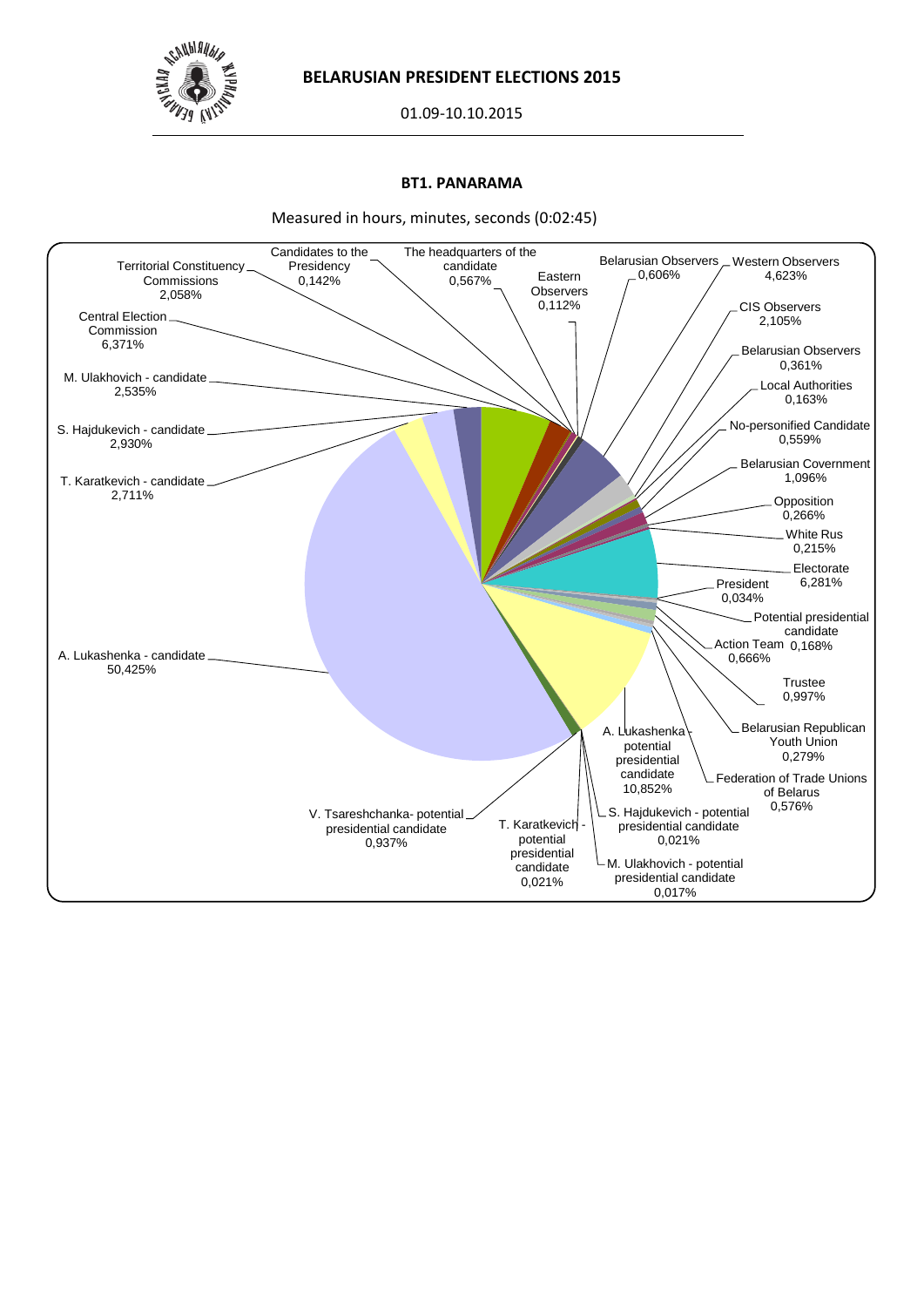

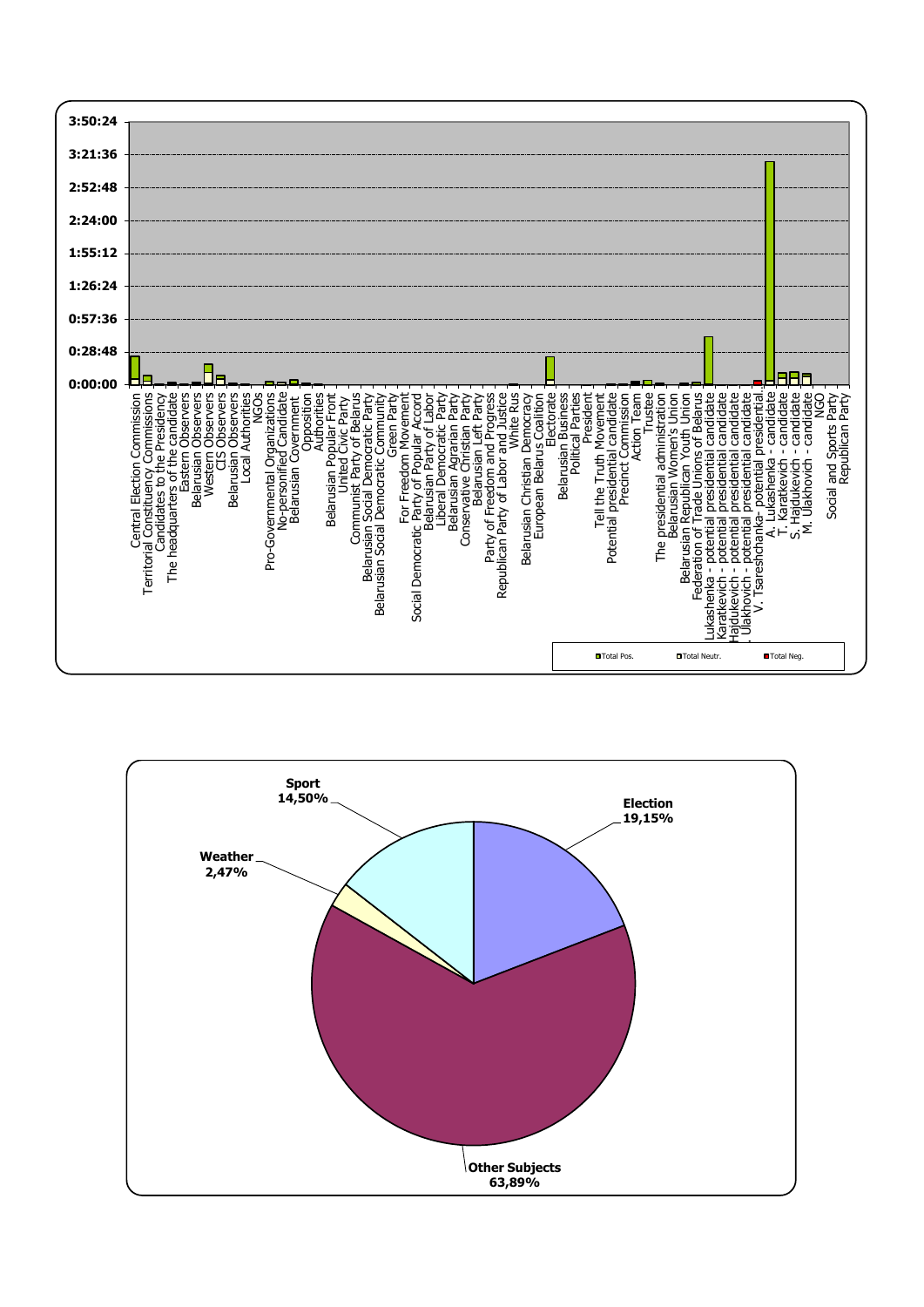

01.09-10.10.2015

# **ONT. NASHI NOVOSTI**

Measured in hours, minutes, seconds (0:02:45)

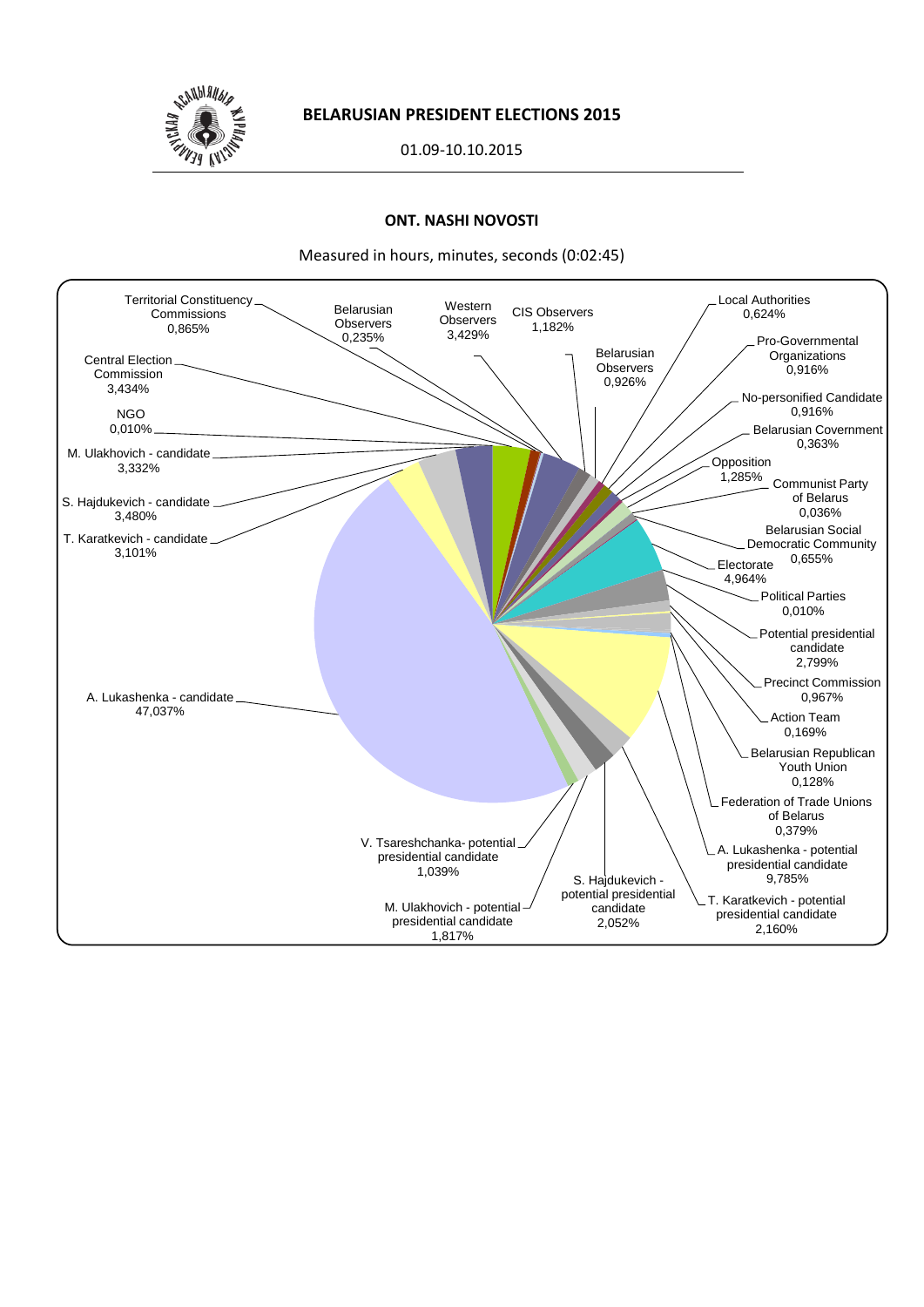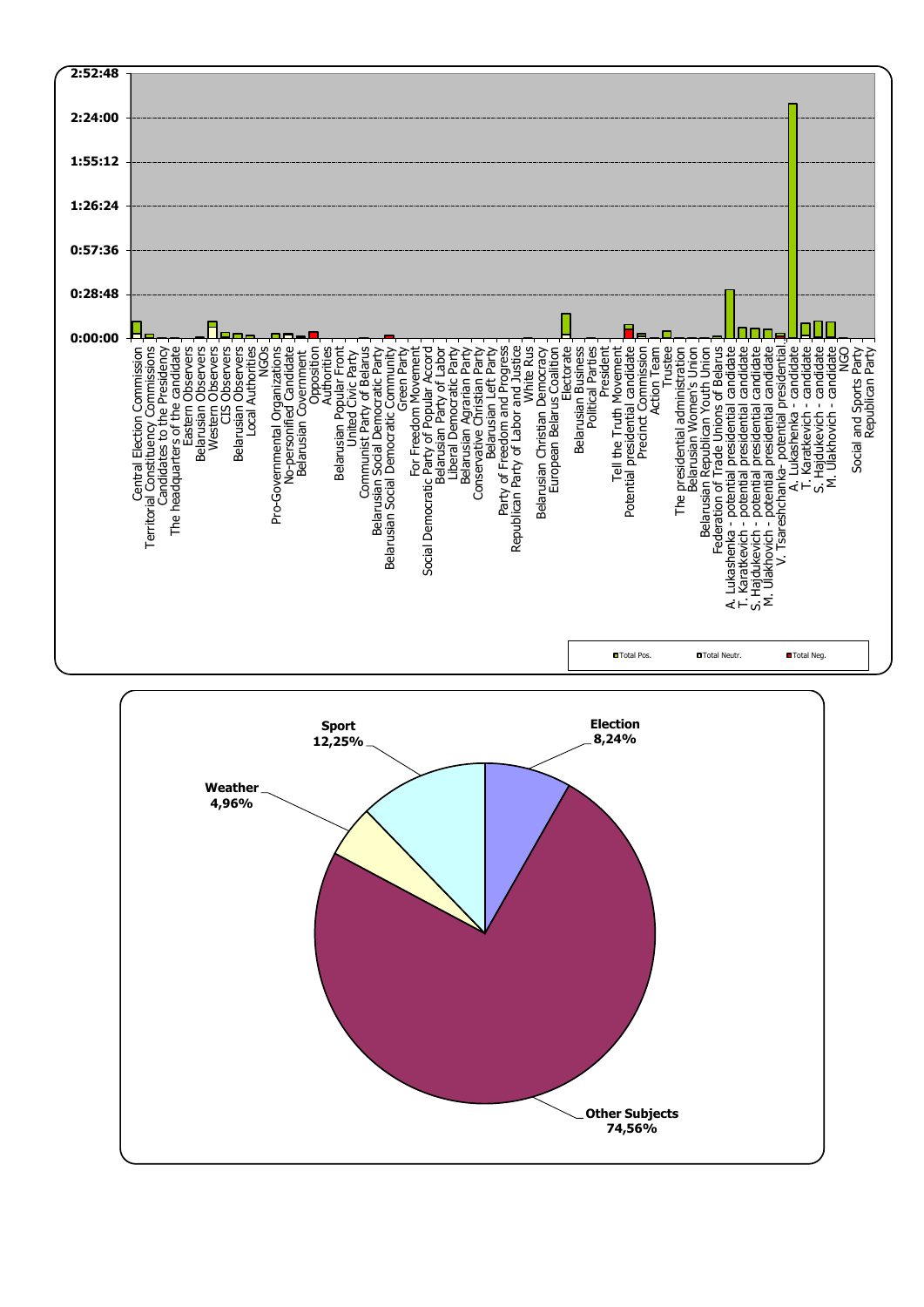

01.09-10.10.2015

### **BT1. GLAVNYJ EFIR**



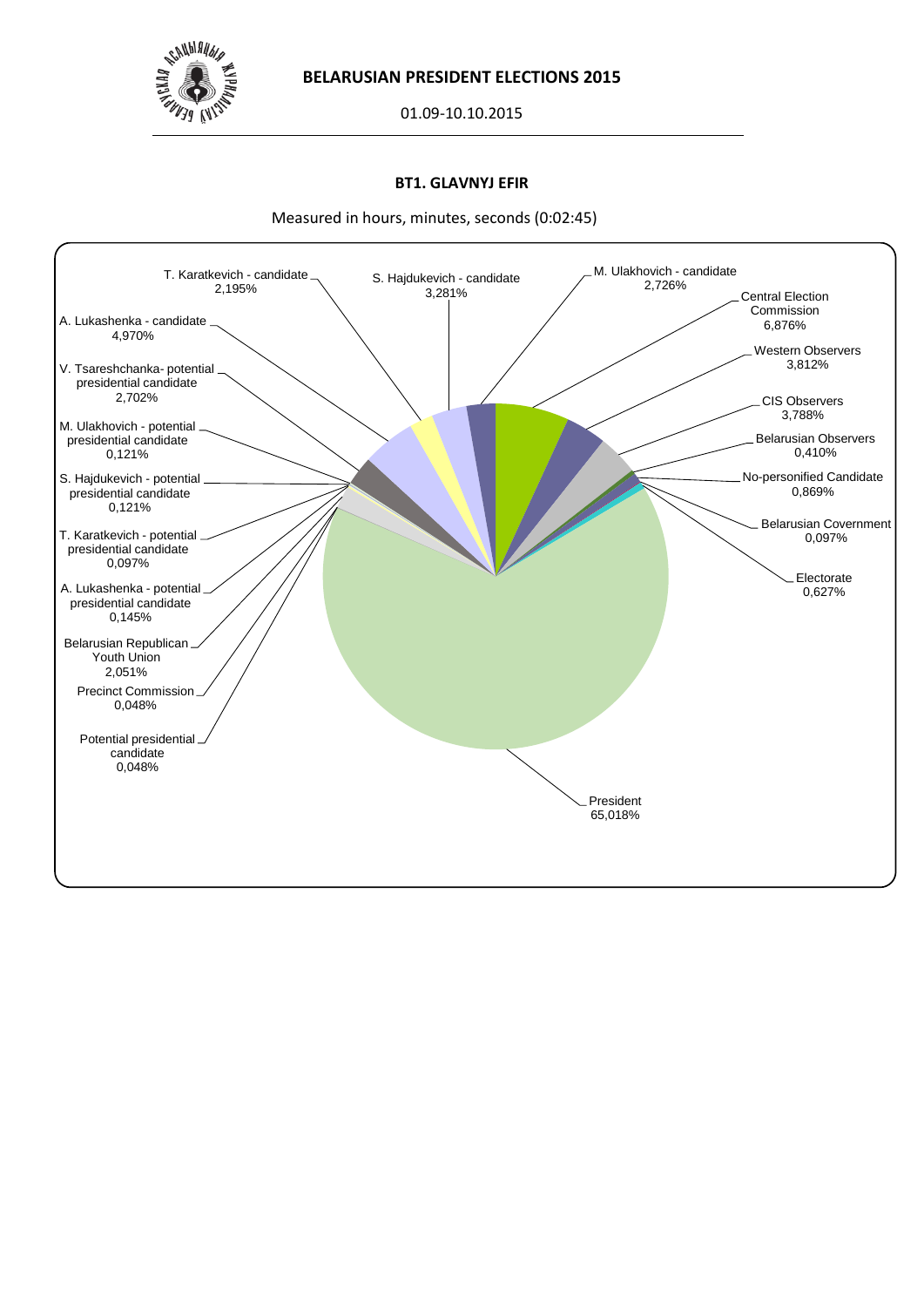

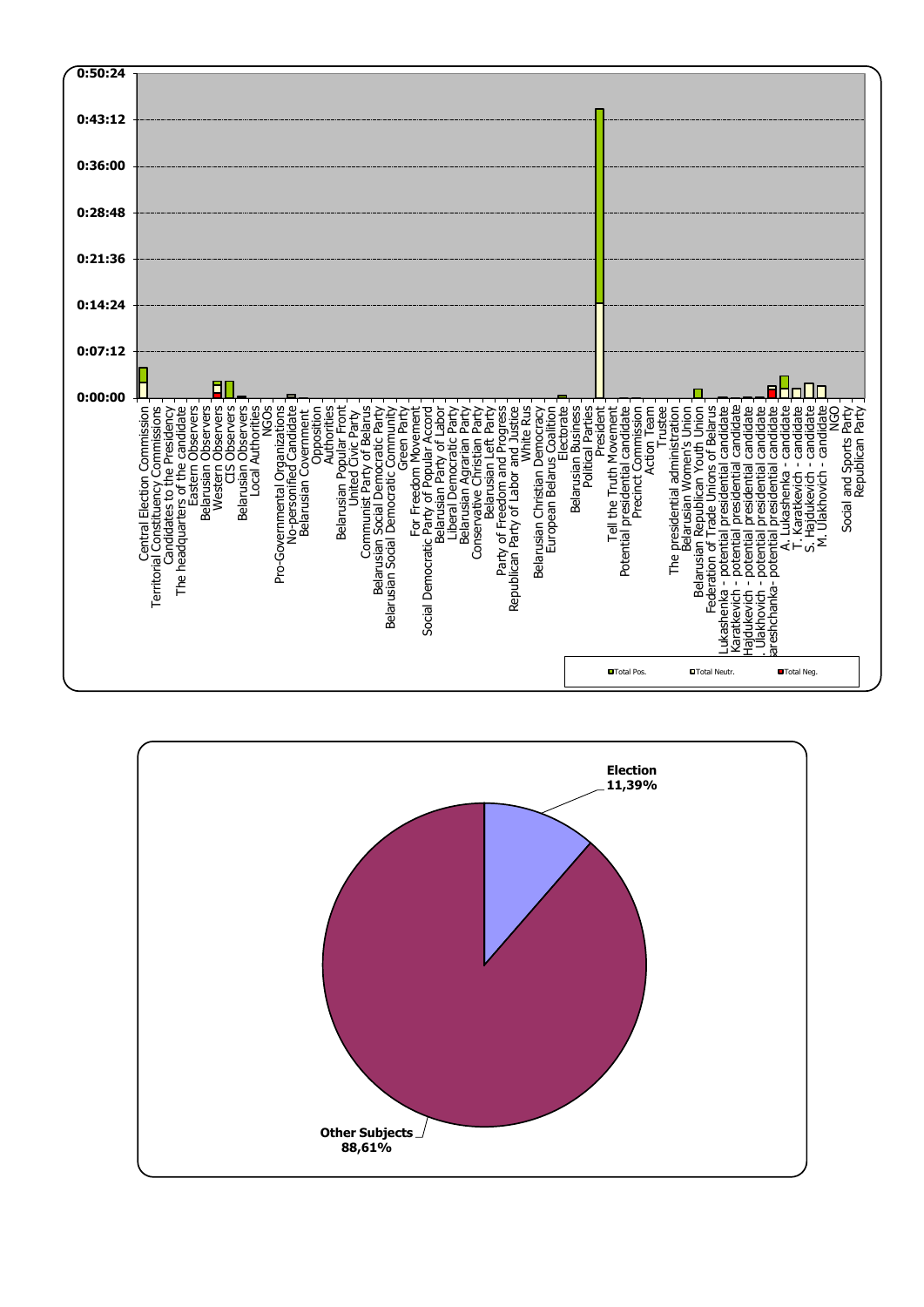

01.09-10.10.2015

## **TRC "Mahilou"/Radio "News"**



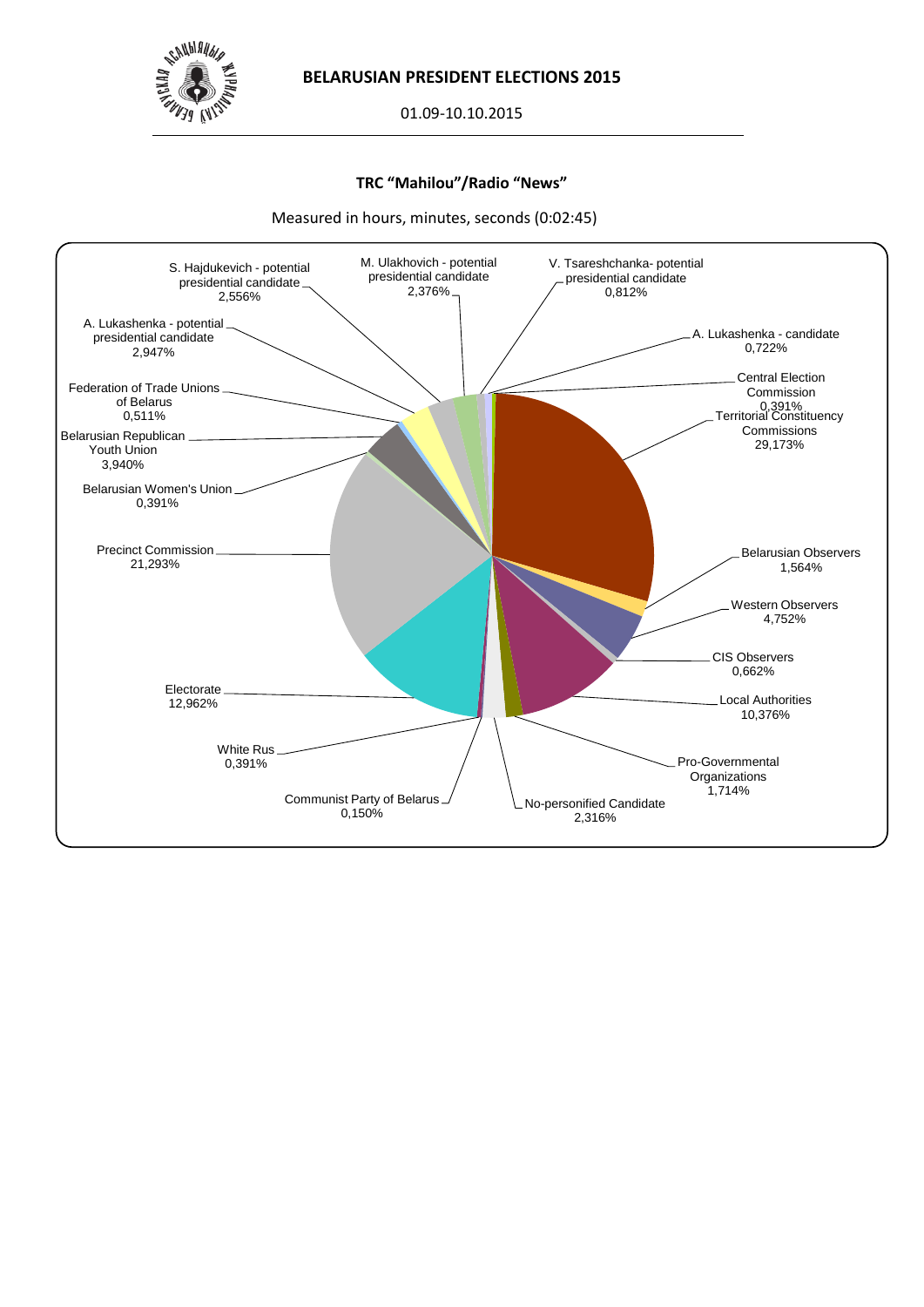

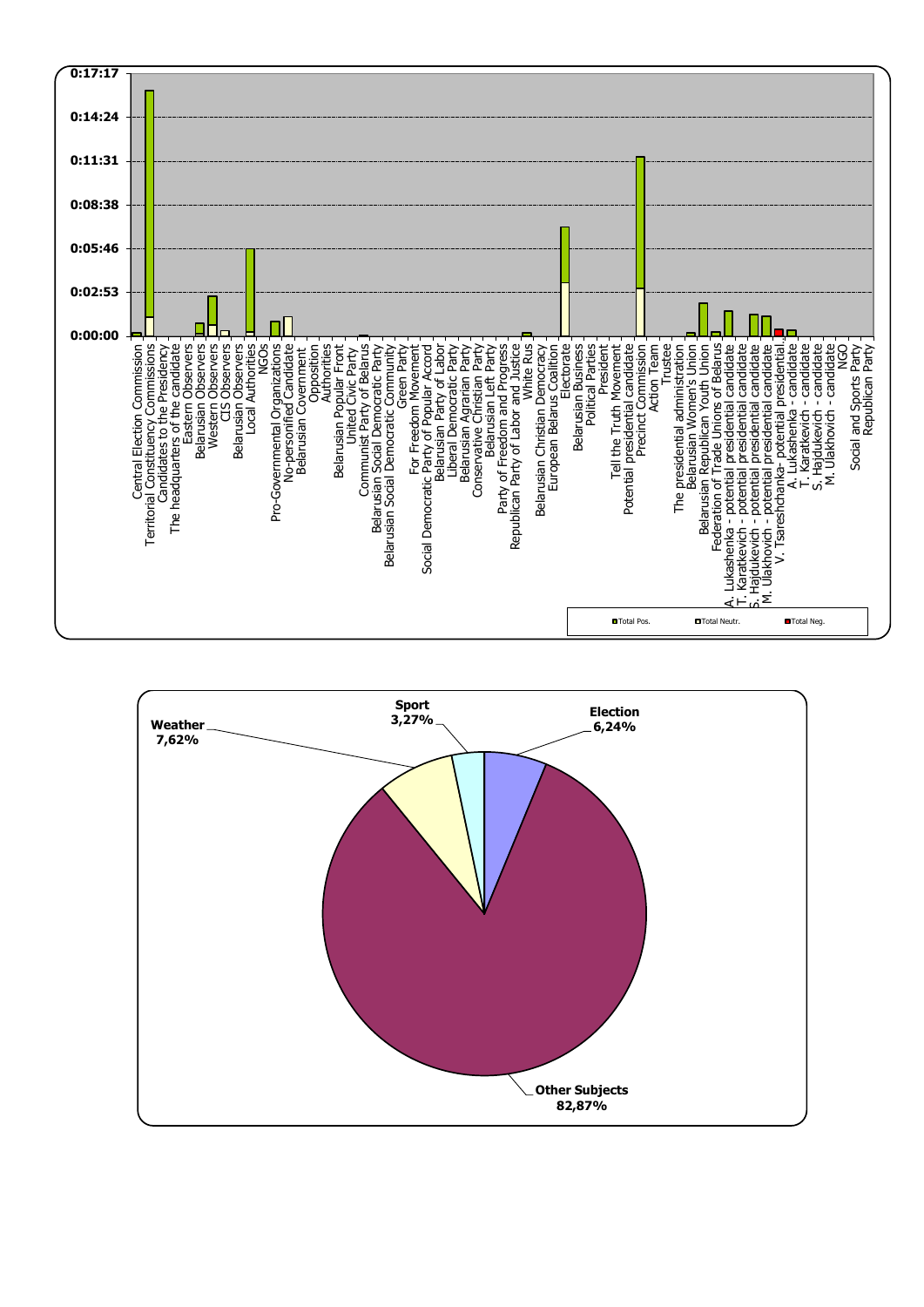

01.09-10.10.2015

### **BELARUS SEGODNIA**

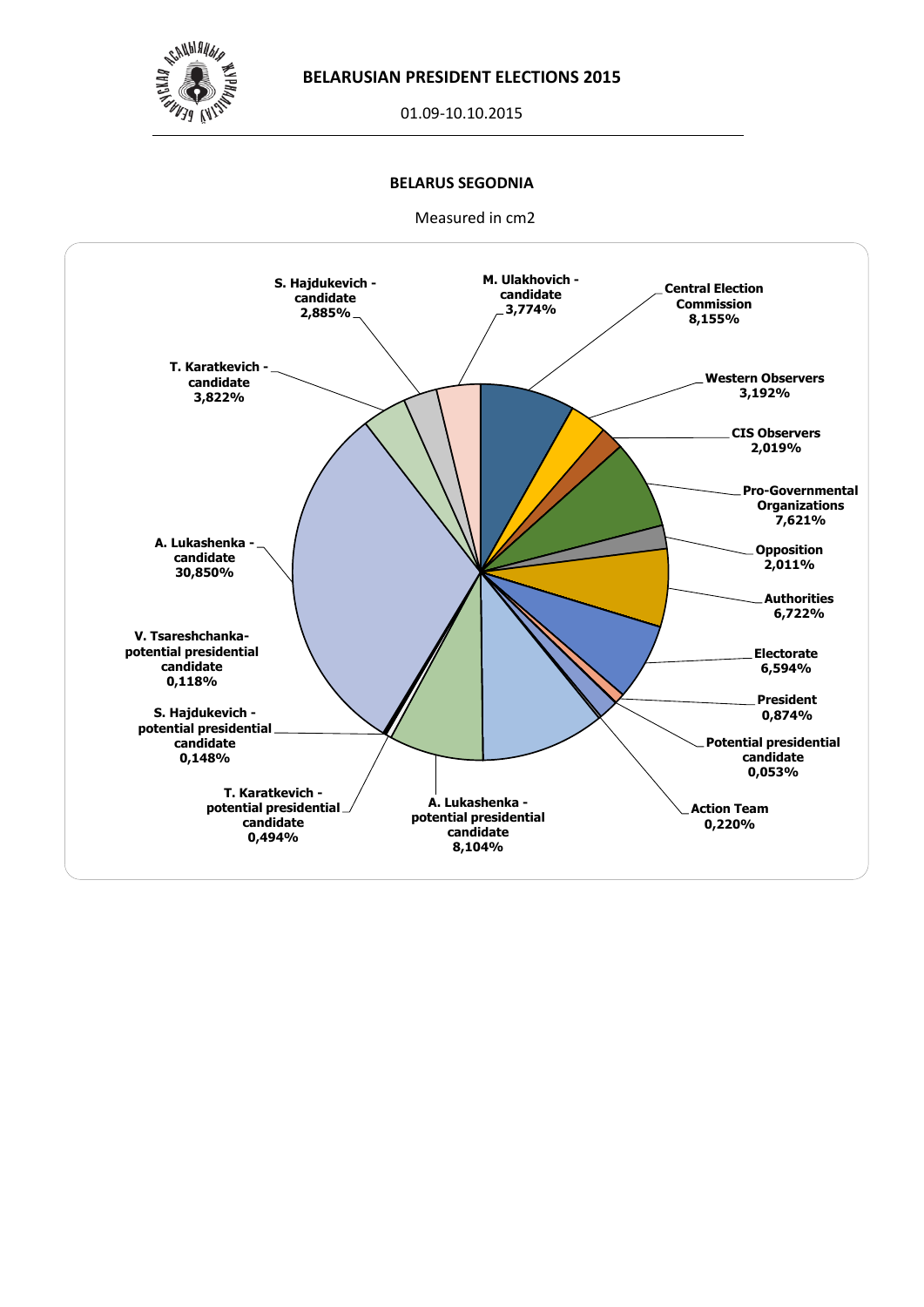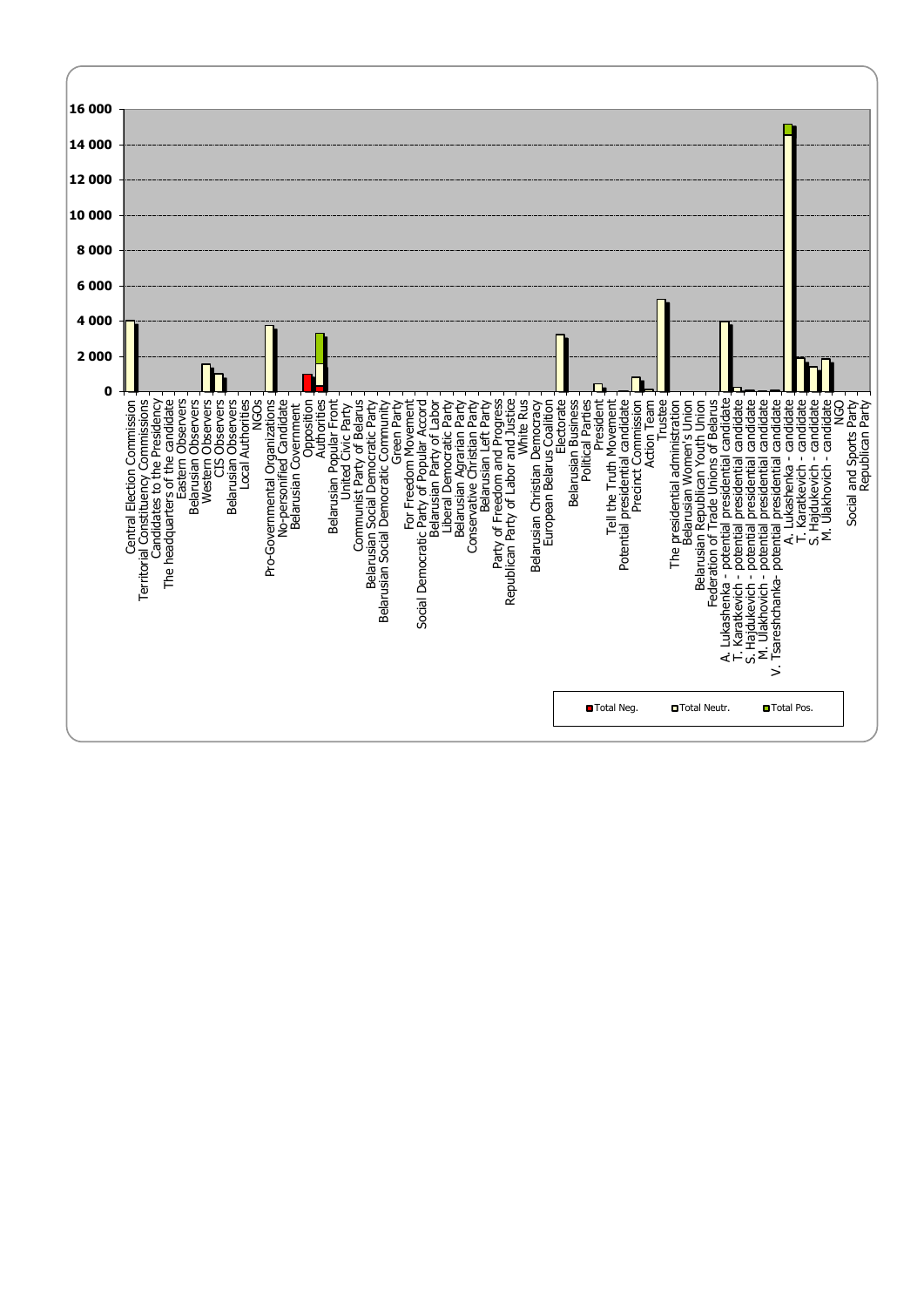

01.09-10.10.2015

# **NAVINY.BY**

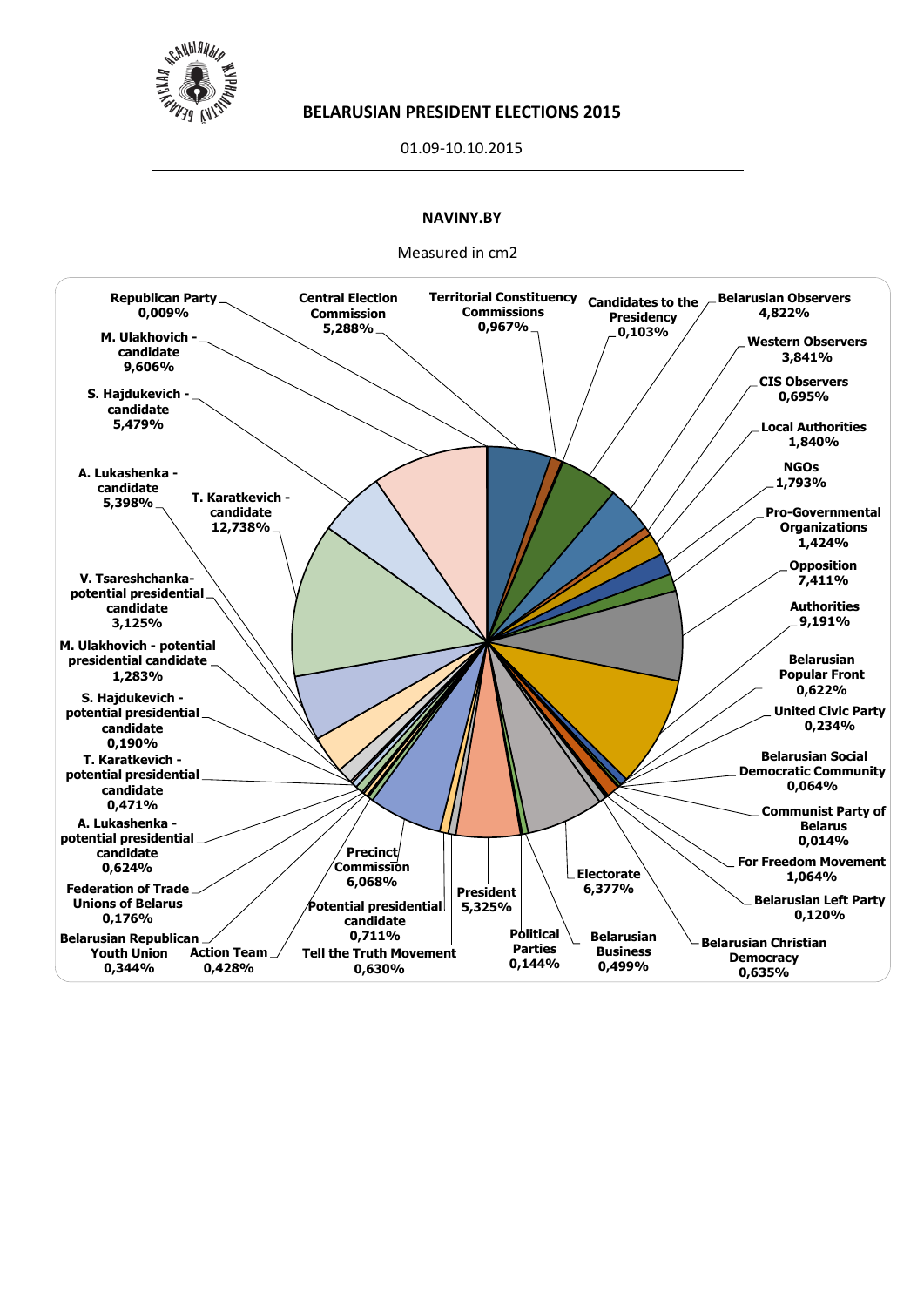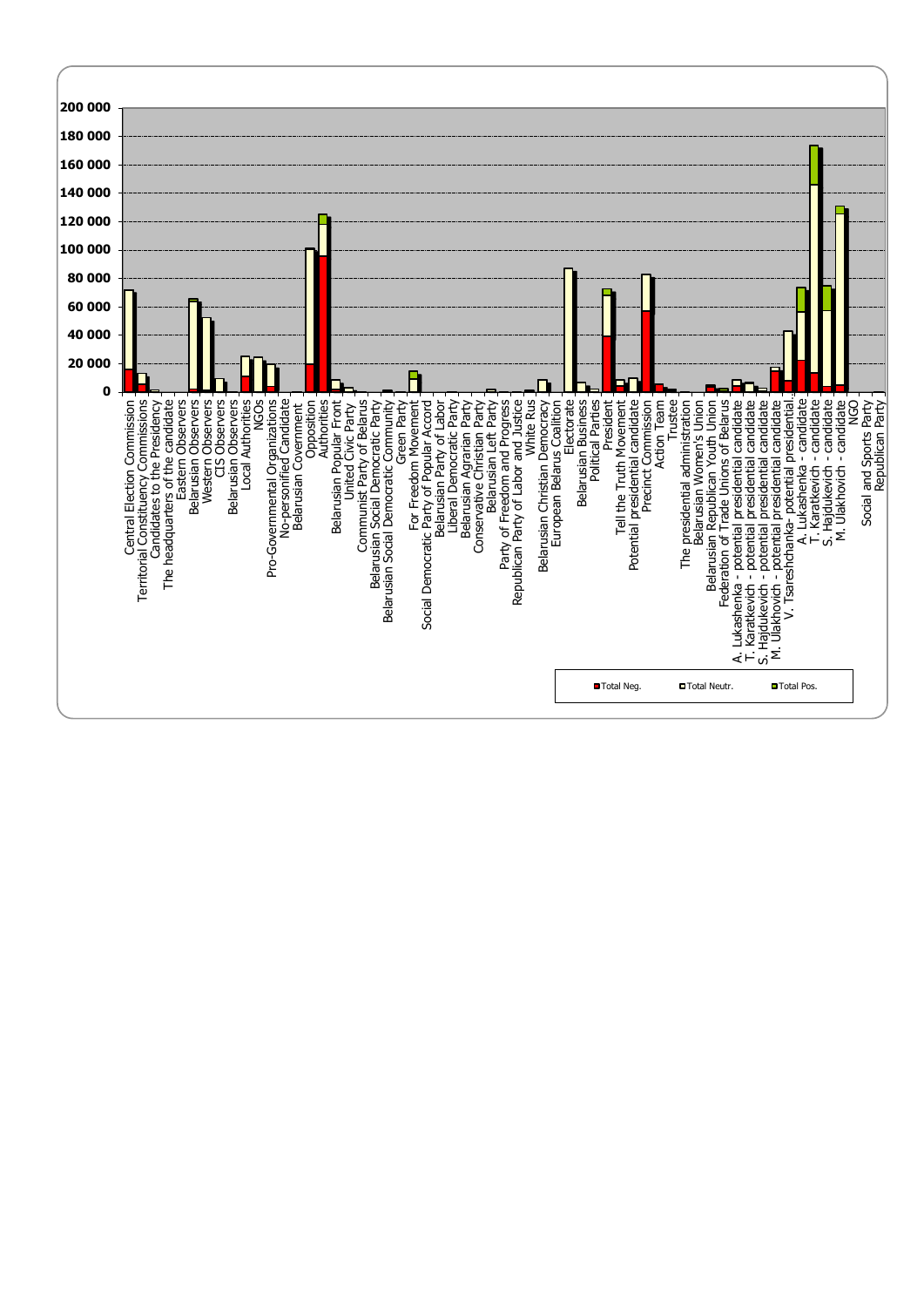

01.09-10.10.2015

## **NARODNAJA VOLA**

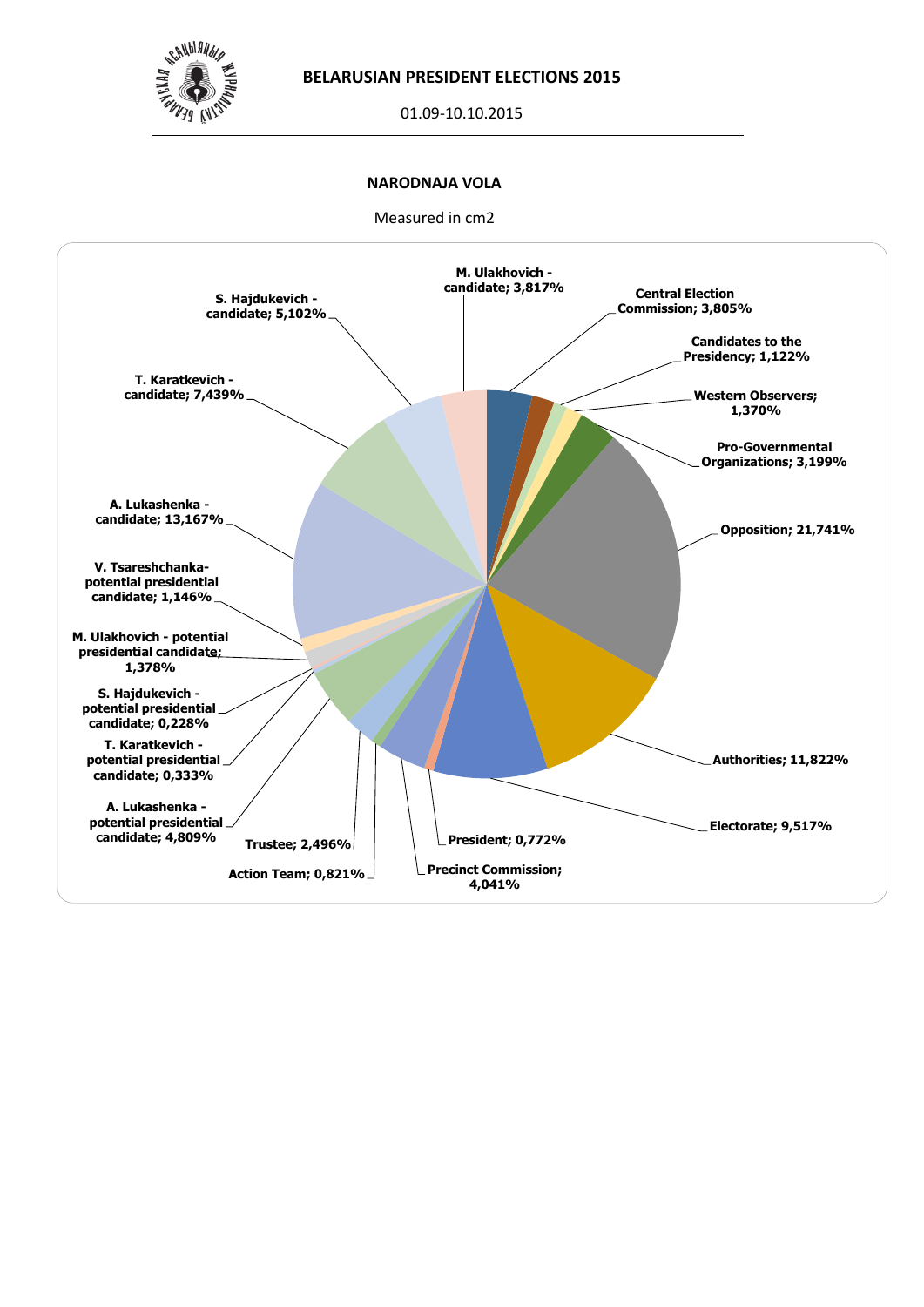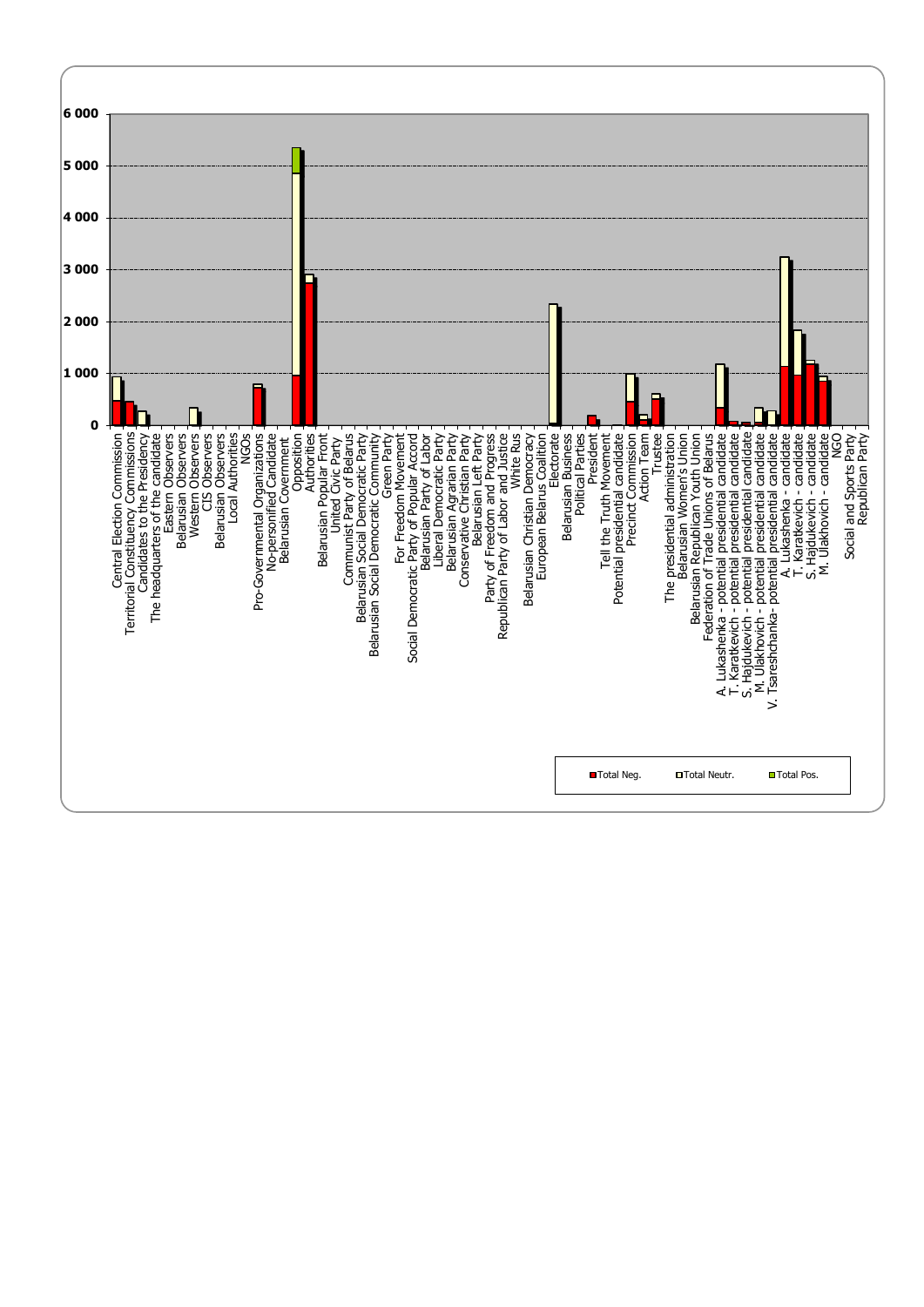

01.09-10.10.2015

## **NASHA NIVA**

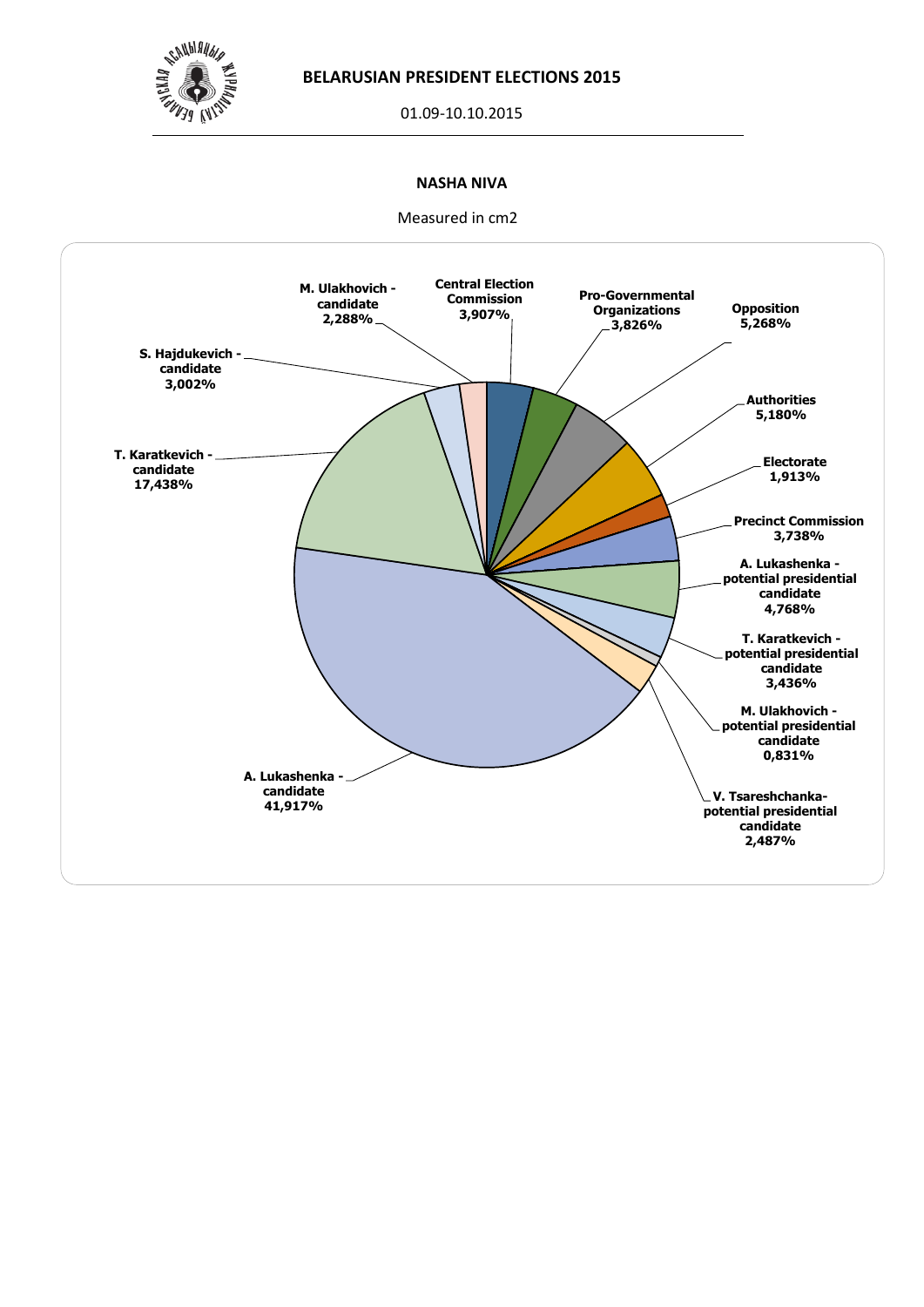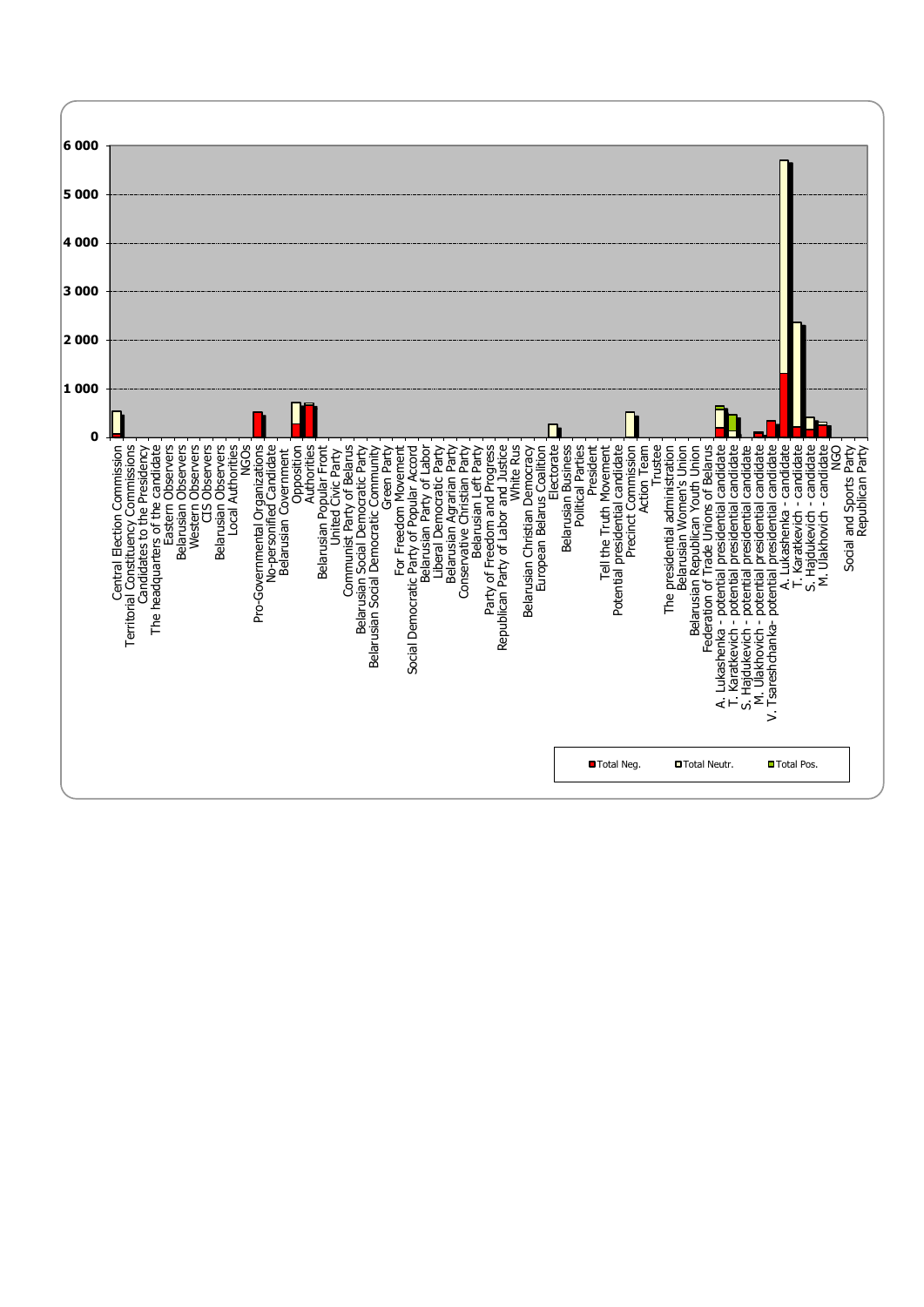

01.09-10.10.2015

## **KOMSAMOLSKAYA PRAVDA**

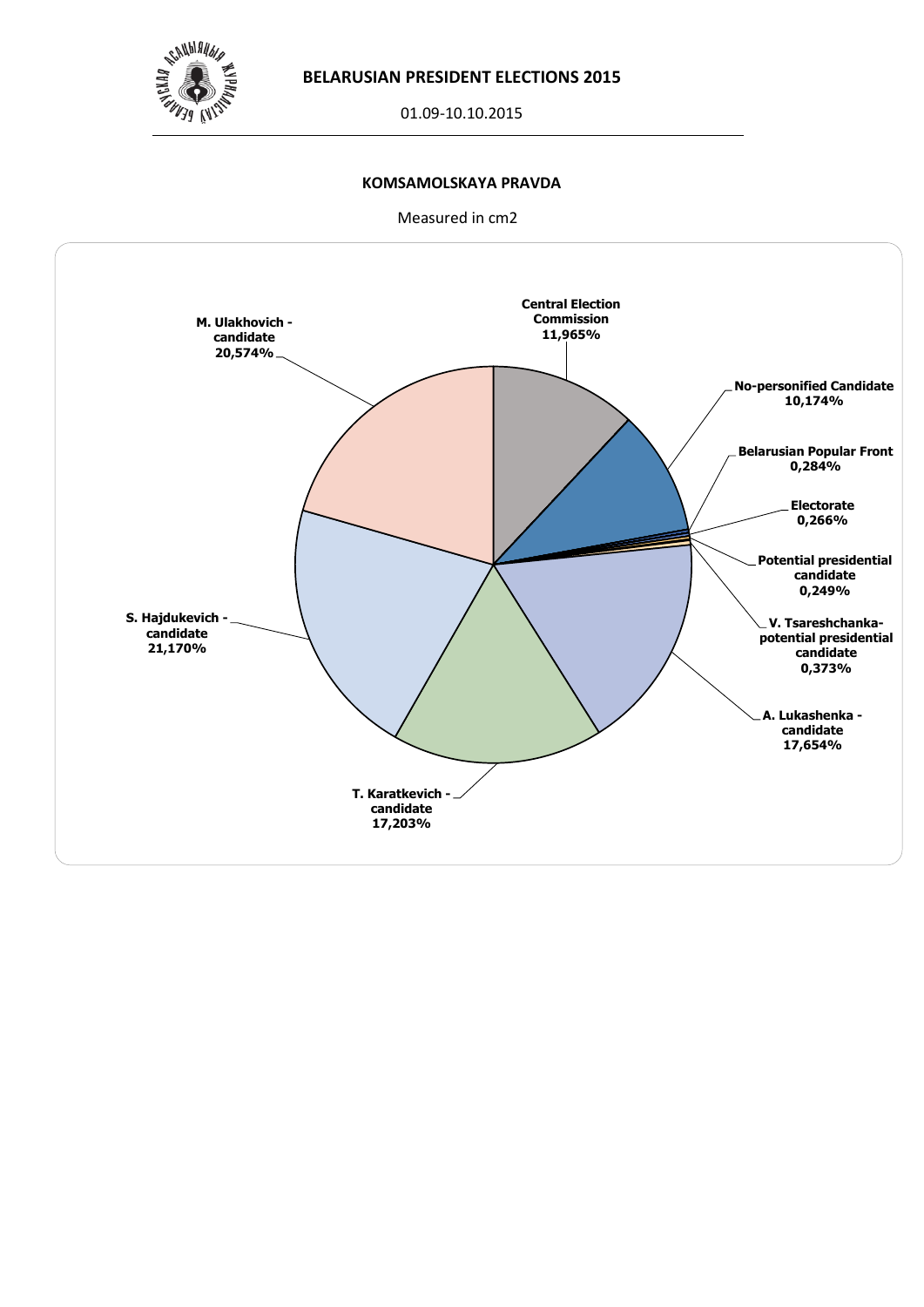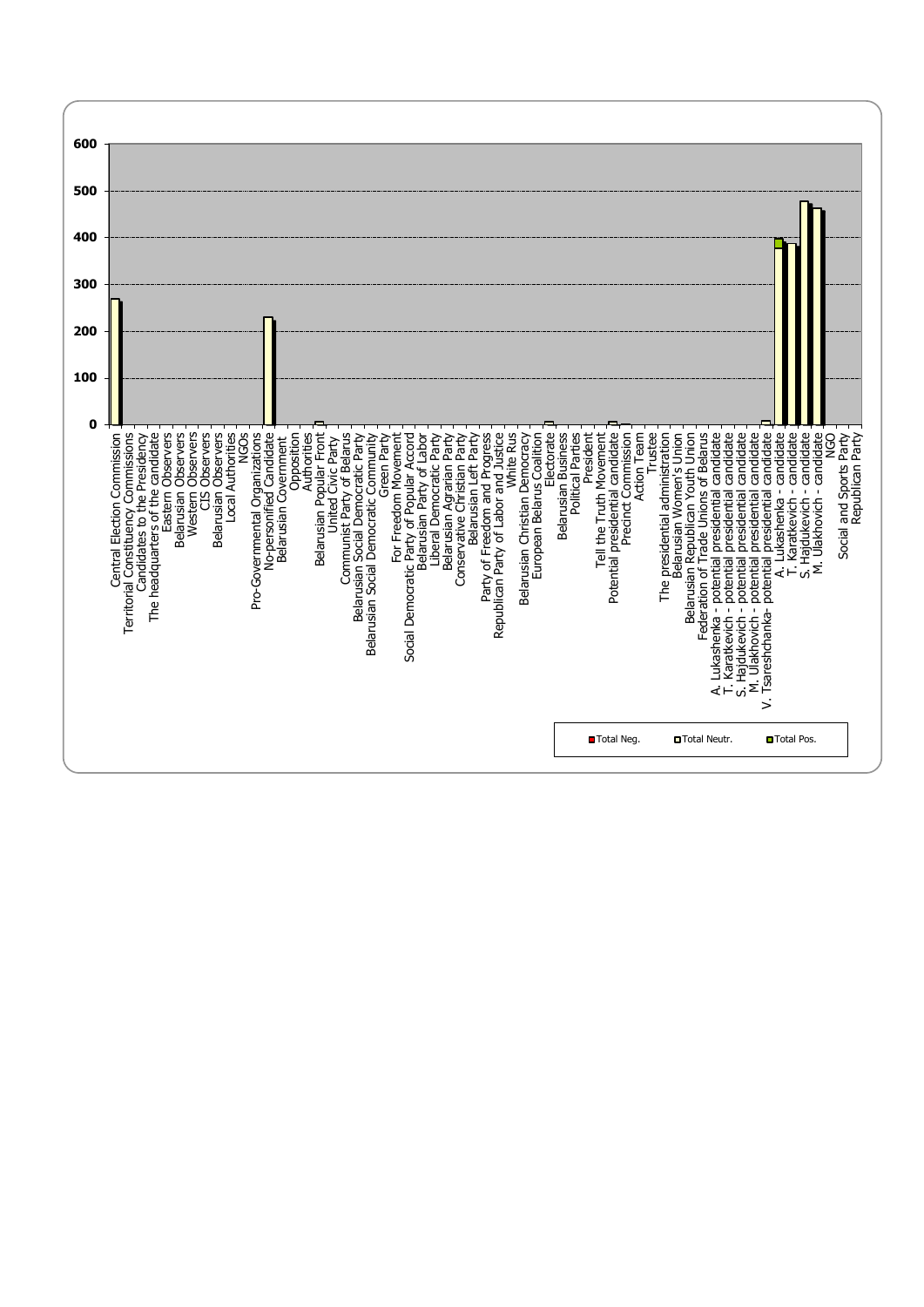

01.09-10.10.2015

## **"Mogilevskaja pravda"**

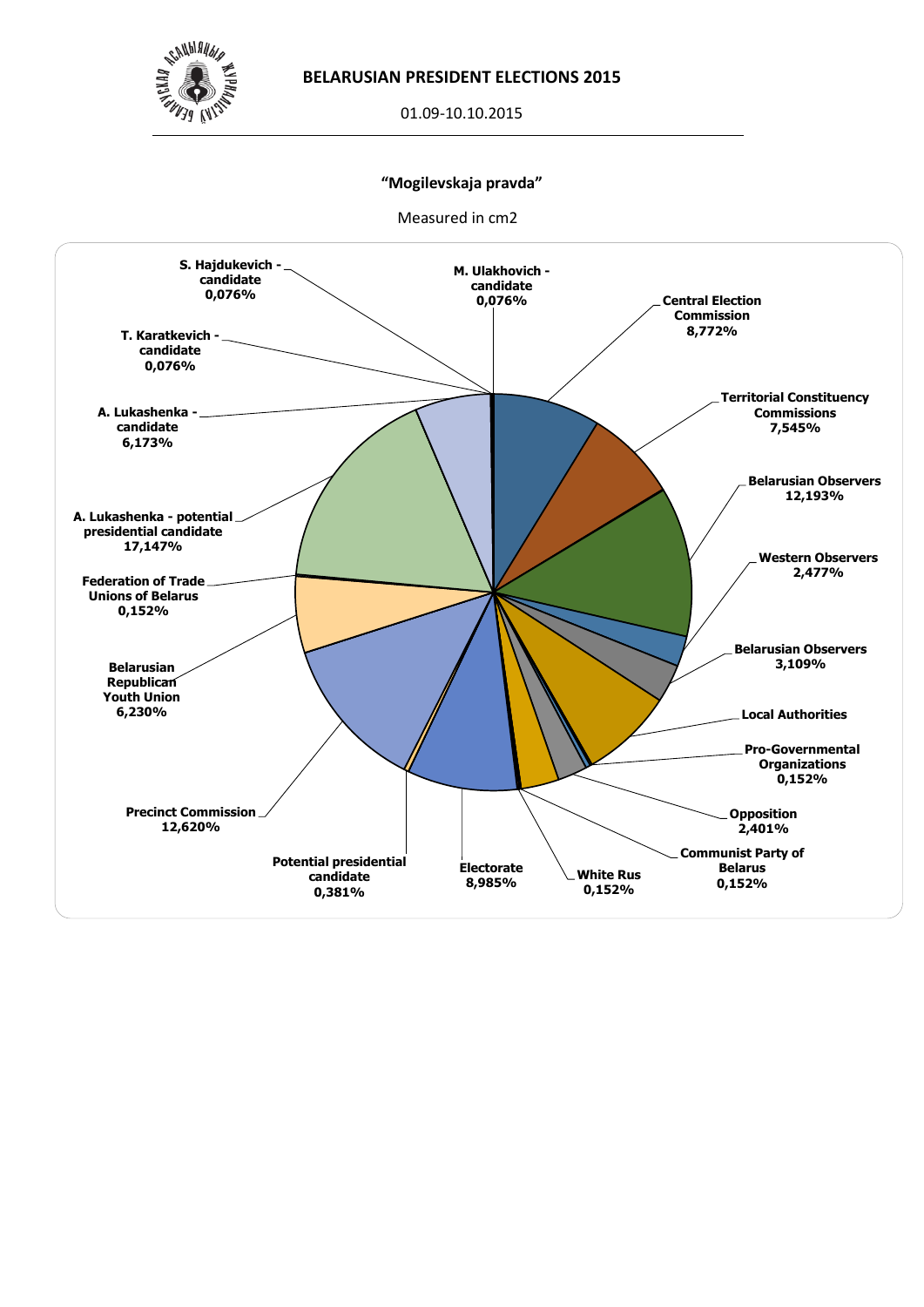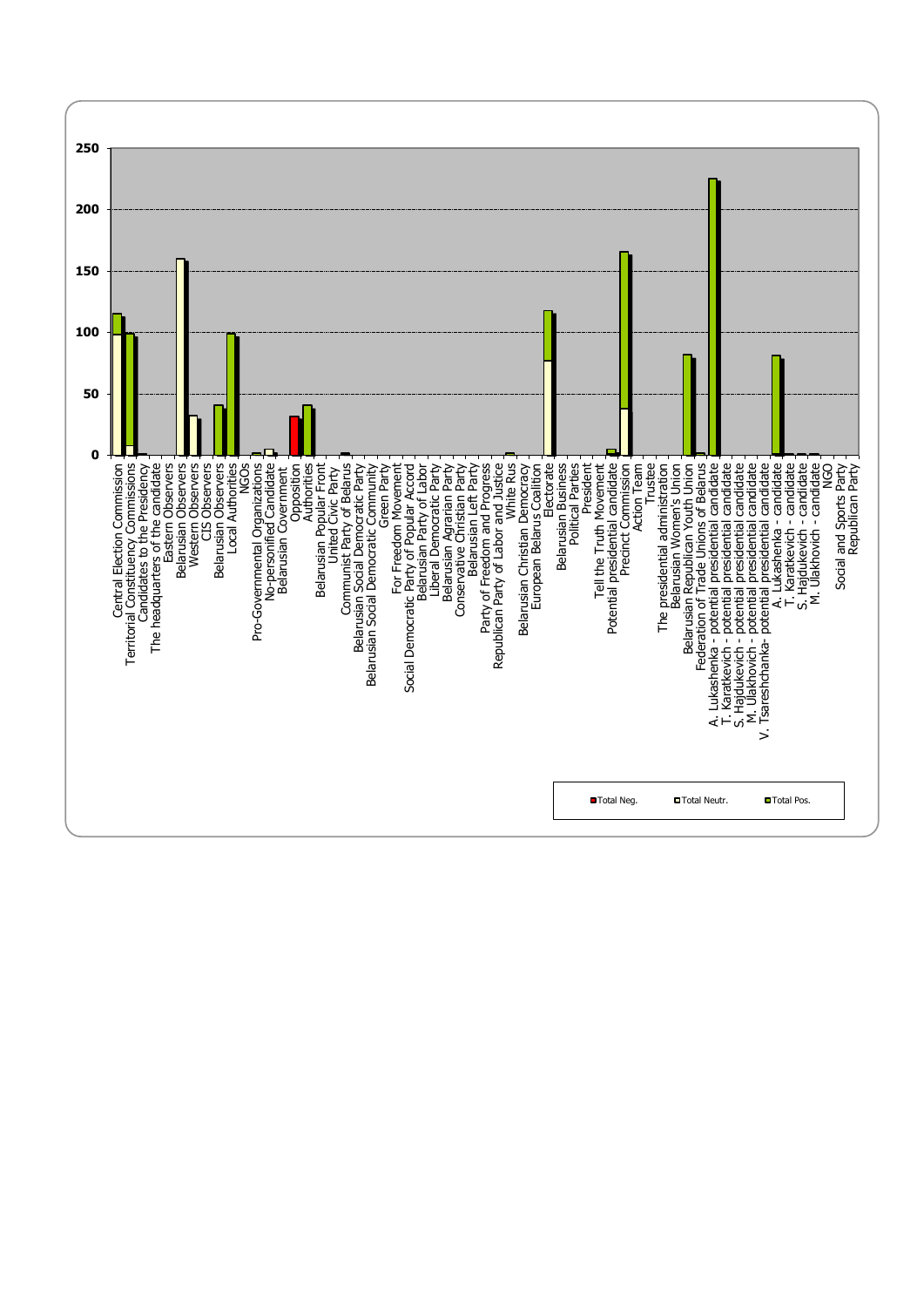

01.09-10.10.2015

## **First National Radio "Radiofact"**

Measured in hours, minutes, seconds (0:02:45)